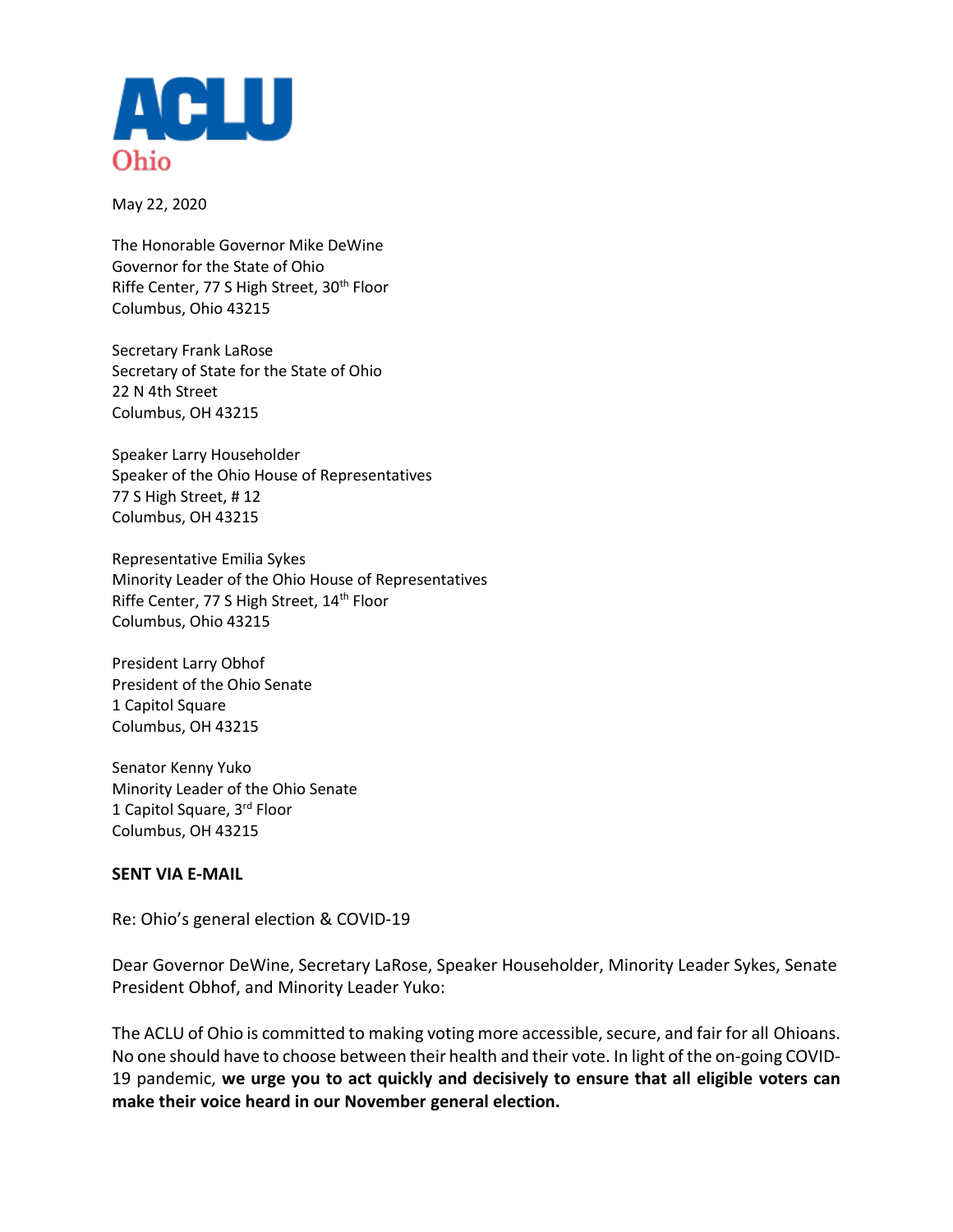It is clear that the coronavirus, and the compressed voting schedule and resulting confusion, negatively impacted Ohio's primary election. Just 22.65%<sup>1</sup> of Ohio's 7.77 million registered voters cast a ballot – the lowest-ever spring turnout for a presidential primary election.<sup>2</sup> This is in stark contrast to Ohio's 43.66% voter turnout in the 2016 presidential primary. Additionally, according to data collected by All Voting is Local Ohio, over 1.9 million people requested absentee ballots,<sup>3</sup> yet only 1.45 million people actually voted by mail. $4$  We heard from many Ohio voters who requested an absentee ballot but did not receive one in time—or at all. To ensure Ohioans can safely exercise their fundamental right to vote this November, we suggest the following reflections and reforms for immediate review and implementation.

## **In person voting must remain in place**

In person voting is fundamental to our democracy and is necessary for large segments of the population to be able to vote at all – such as individuals with disabilities, those experiencing homelessness, or those who encounter mail delays. Poll workers must have adequate personal protective equipment, for both themselves and for voters. To the extent public health and safety allow, increased in-person voting opportunities should be provided to minimize crowding and long wait times at polling locations.

## **Expand access to vote by mail**

Expanded access to vote by mail will reduce the burden on polling locations and provide a safe way for individuals to vote in the comfort of their own home. We urge you to consider **sending an absentee ballot, return postage prepaid to all voters.** Currently, Ohio's process requires at least two waves of mailings in order to vote absentee. First, voters must request an absentee ballot. Then then the election office must send the ballot. Doing away with the request process and simply sending all voters absentee ballots could save postage and lessen the administrative burden.

## *If ballot applications continue to be required, we recommend the following.*

Senate Bill 191 is a common sense piece of legislation that will allow Ohio voters to request their absentee ballot online. Passing this bill will realize cost savings and will be an ideal vehicle for additional much-needed reforms for the November Election. **We suggest amending Senate Bill 191 to include at minimum:**

 **Providing prepaid postage and a self-sealing return envelope for all absentee ballot requests and ballots.** While an online portal for absentee ballot requests is vitally important, not everyone in Ohio will be able to utilize this system. Ohio must ensure nocost mail-in options for voters as no one should have to pay for postage to exercise their

l

<sup>1</sup> <https://liveresults.ohiosos.gov/>

<sup>2</sup> [https://www.ohiosos.gov/elections/election-results-and-data/historical-election-comparisons/voter-turnout-in](https://www.ohiosos.gov/elections/election-results-and-data/historical-election-comparisons/voter-turnout-in-primary-elections-even/)[primary-elections-even/](https://www.ohiosos.gov/elections/election-results-and-data/historical-election-comparisons/voter-turnout-in-primary-elections-even/)

<sup>3</sup> <https://allvotingislocal.github.io/OH/OH-Absentee-Ballots>

<sup>4</sup> <https://www.sos.state.oh.us/media-center/press-releases/2020/2020-04-27/>